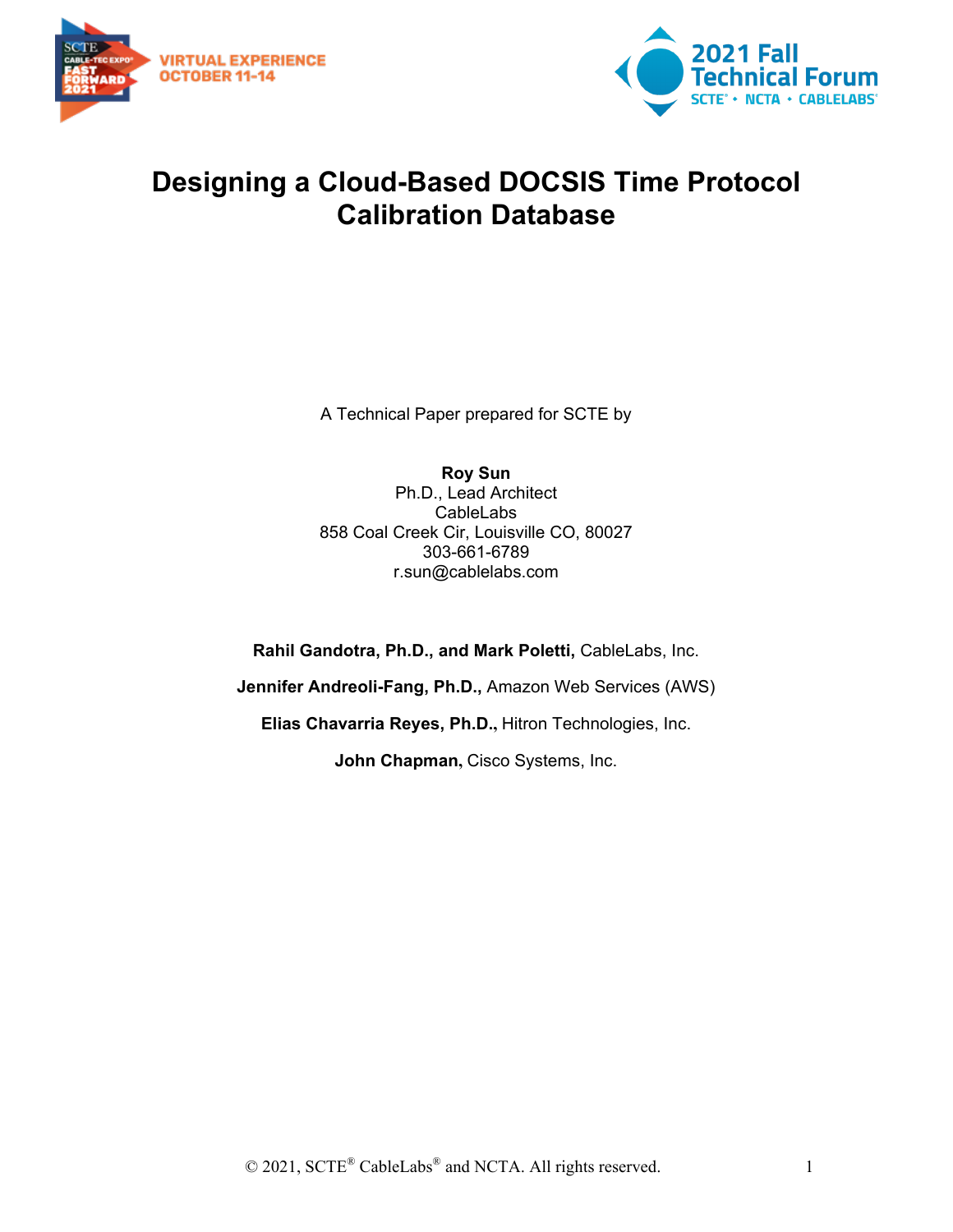

**Title** 



## **Table of Contents**

#### Page Number

## **List of Figures**

| <b>Title</b><br><u> 1989 - Johann Stoff, amerikansk politiker (* 1908)</u> | <b>Page Number</b> |
|----------------------------------------------------------------------------|--------------------|
|                                                                            |                    |
|                                                                            |                    |
|                                                                            |                    |
|                                                                            |                    |
|                                                                            |                    |
|                                                                            |                    |

### **List of Tables**

| <b>Title</b> | <b>Page Number</b> |  |
|--------------|--------------------|--|
|              |                    |  |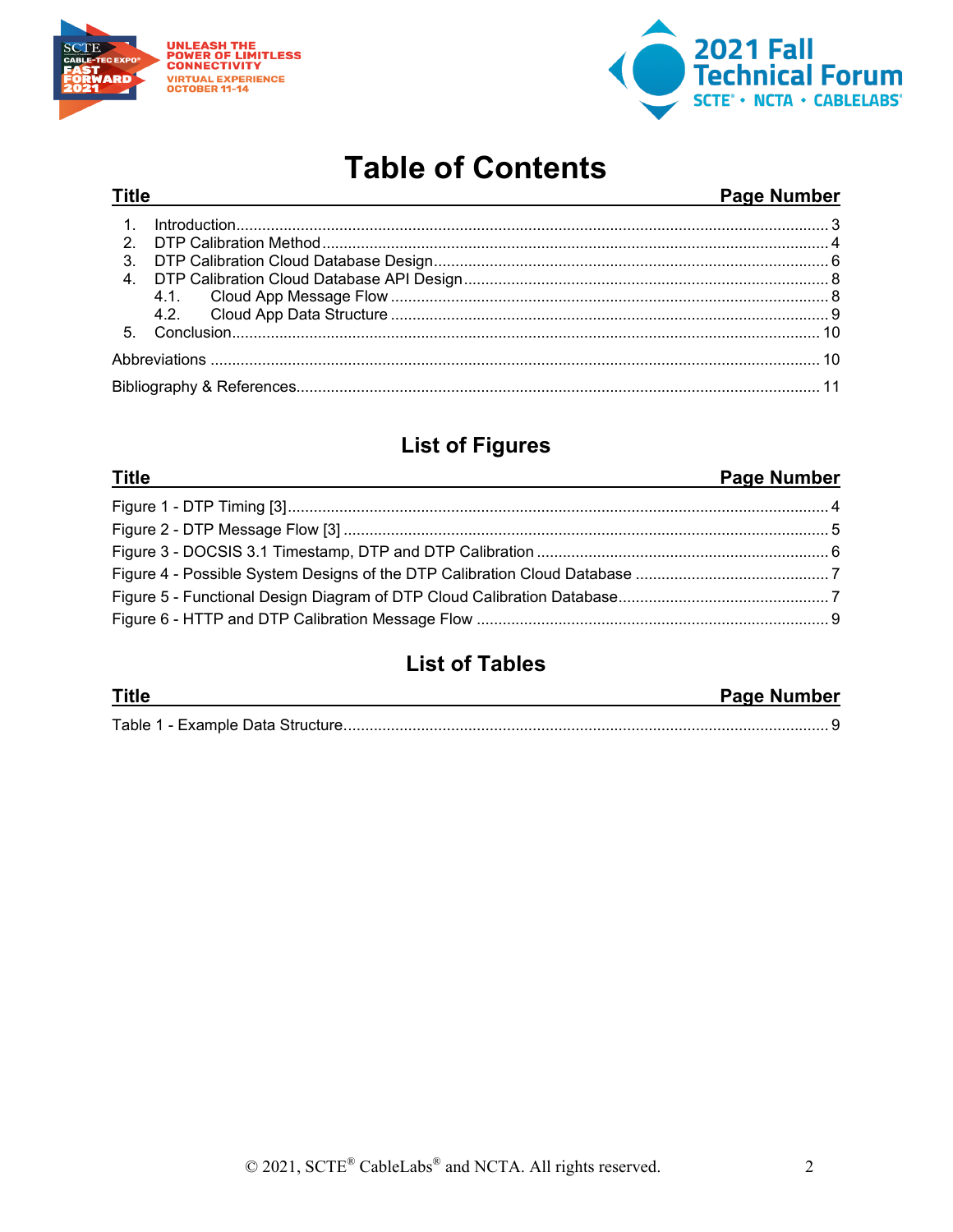



### <span id="page-2-0"></span>**1. Introduction**

This paper will detail the design and implementation of a cloud-based application to enable DOCSIS Time Protocol (DTP) deployment. This application is unique to the cable environment and its implementation can serve as a reference design for future cable cloud applications.

The key components of the app will be a database and an application programming interface (API). The application can be implemented on multiple cloud platforms. We chose to prototype our application on Amazon Web Services (AWS). The architecture design will follow the AWS Well-Architected Framework to leverage the benefit of the cloud and will provide horizontal scalability, pay-as-you-go cost structure, and high availability. The application will also be designed for service assurance, which is critical in field deployments. All cloud-based components and a CMTS emulator with the API client will be implemented on AWS.

DTP was invented in 2011 by John Chapman of Cisco [\[1\],](#page-10-1) in anticipation of using the DOCSIS network to provide timing as a service (TaaS). In 2012, DTP was standardized as part of DOCSIS 3.1 [\[2\].](#page-10-2) This version of DTP defined the core algorithm and functionality. Since the primary use case for DTP is mobile backhaul over DOCSIS, CableLabs introduced the SYNC specification [\[3\]](#page-10-3) in 2020 to address this use case. As part of the SYNC specification initiative, Elias Chavarria and John Chapman from Cisco redesigned the DTP algorithm to bypass a set of limiting assumptions in the original DTP design [\[4\].](#page-10-4) Also, in 2020, a group of companies, including Cisco, Hitron, Charter, and CableLabs, did a proof of concept (PoC) to validate the performance of DTP. The test results of the proof of concept are reported in a separate Society of Cable Telecommunications Engineers (SCTE) paper this year [\[5\]](#page-10-5) and a CableLabs technical report [\[6\].](#page-10-6)

At its core, DTP allows a DOCSIS network to interface its native timing and frequency to external timing protocols. To do this, DTP establishes a set of techniques and DOCSIS signaling messages between the cable modem (CM) and the cable modem termination system (CMTS).

In the original DTP design, the DTP messages contained CM and CMTS timing parameters. The underlying assumption was that the timing parameters for the CM could be measured separately from the CMTS ones before deployment. The timing parameters in the CMTS and CM would have been scalable in this distributed measurement model. For the assumption to be valid, a testing device capable of measuring those timing parameters needs to exist. However, no such testing device exists. Therefore, the usability of the original DTP design was limited. For this reason, DTP was redesigned as part of the SYNC specification effort [\[2\].](#page-10-2)

In the redesigned DTP, the timing parameters are no longer measured separately for the CM and the CMTS, they are instead measured jointly. With this change, existing testing devices in the market can be used. A consequence of this change is that the number of measurements grows from linear to exponential. If  $n$  number of CMTS products and  $m$  number of CM products support DTP, the original DTP design required  $n+m$  measurements of timing parameters. The redesigned DTP calls for  $n * m$  measurements of timing parameters.

The values of the DTP timing parameters that a DOCSIS network should use also depend on the CMTS and CM configuration, e.g. the interleaver configuration. For example, if there are  $w$  number of different interleaver configurations, the total number of measurements of timing parameters grows to  $n * m * w$ . In Phase 2 of the DTP PoC that Cisco, Hitron, Charter, and CableLabs are conducting [\[5\],](#page-10-5) they will assess the impact of other configuration parameters, e.g., modulation, cyclic prefix, and frame size. If all these configuration parameters impact the DTP timing parameters, the total number of measurements will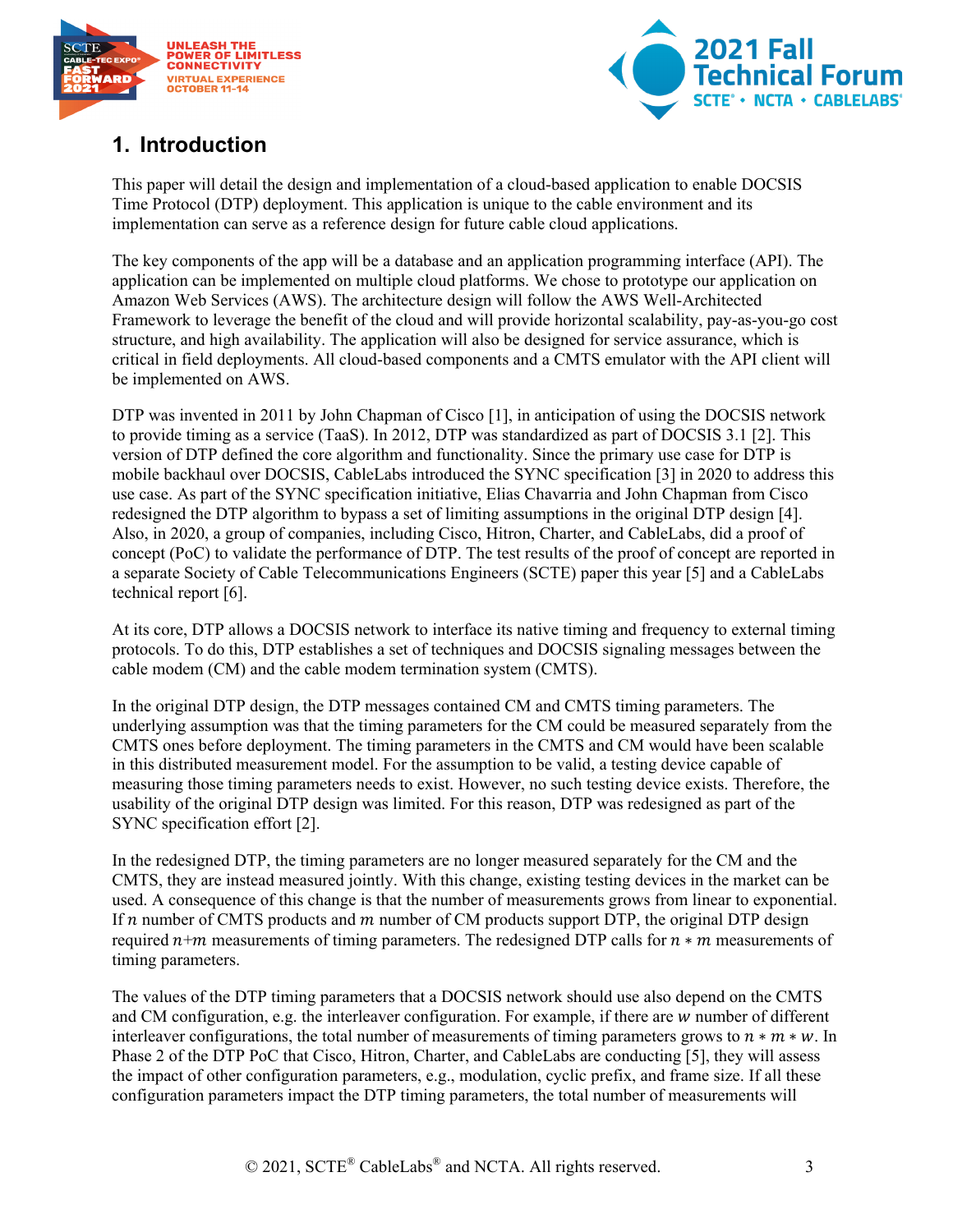



continue growing exponentially. Assuming x different modulations,  $\nu$  different cyclic prefixes, and z different frame size, a total of  $n * m * w * x * y * z$  timing measurements would be required.

The cable industry has two options to handle the measurement, storage, update, and accessibility of all the DTP timing measurements. One option is for every CM and CMTS vendor to do everything by itself, which would lead to a replication of effort and resource investments with little added value for the vendors. The second option is for a common entity, such as CableLabs, to lead the measurement, storage, update, and accessibility of the DTP timing parameters. This second option allows the cable ecosystem – both vendors and operators – to leverage a shared pool of resources. The opinion of the authors is that the second option is more feasible for the cable industry. To make this second option a reality, the authors propose a cloud application, as discussed in the following sections.

The DTP calibration includes three major steps: 1) collect the calibration data; 2) build a cloud app that distributes the data; and 3) a CMTS to access and apply the calibration data. The DTP calibration test could be conducted in many test labs. For example, CableLabs/Kyrio established a Network Timing Lab that could evaluate the DTP performance and collect the calibration data. One of the key contributions of this paper is to present the design of API and the AWS cloud server that distributes the calibration data. The CMTS will access the database to obtain calibration values in real-time via the API. Using these values, the CMTS will calculate the timing offsets for the CM and the 5G radios. CableLabs expects to continuously sponsor the application to enable the commercial deployment of DTP.

#### <span id="page-3-0"></span>**2. DTP Calibration Method**

In this section, we further explain why DTP needs calibration and how to do the calibration. The DTP timing diagram is shown in [Figure 1,](#page-3-1) where DS-T and US-T denote downstream (DS) and upstream (US) delays inside the CMTS, DS-H and US-H are DS and US delays in the hybrid fiber-coaxial (HFC) plant, and DS-C and US-C are DS and US delays caused by the CM. The CMTS sends the DOCSIS 3.1 timestamp. The timestamp is delayed when it arrives at the CM. In other words, the timestamp that arrived at the CM represents an early version of the CMTS timestamp. The time error (TE) is in the DS only. Ideally, DS-T, DS-H, and DS-C should be measured separately and used by DTP. However, DOCSIS does not provide the reference points to measure these delays. DTP provides a practical way to calibrate the DOCSIS 3.1 timestamp using the true ranging offset (TRO).



**Figure 1 - DTP Timing [\[3\]](#page-10-3)**

<span id="page-3-1"></span>DTP messages are exchanged between CMTS and CM, see [Figure 2](#page-4-0) for the case when the CMTS is the DTP master and the CM is the DTP slave. The CM measures the round-trip delay as the TRO. The CM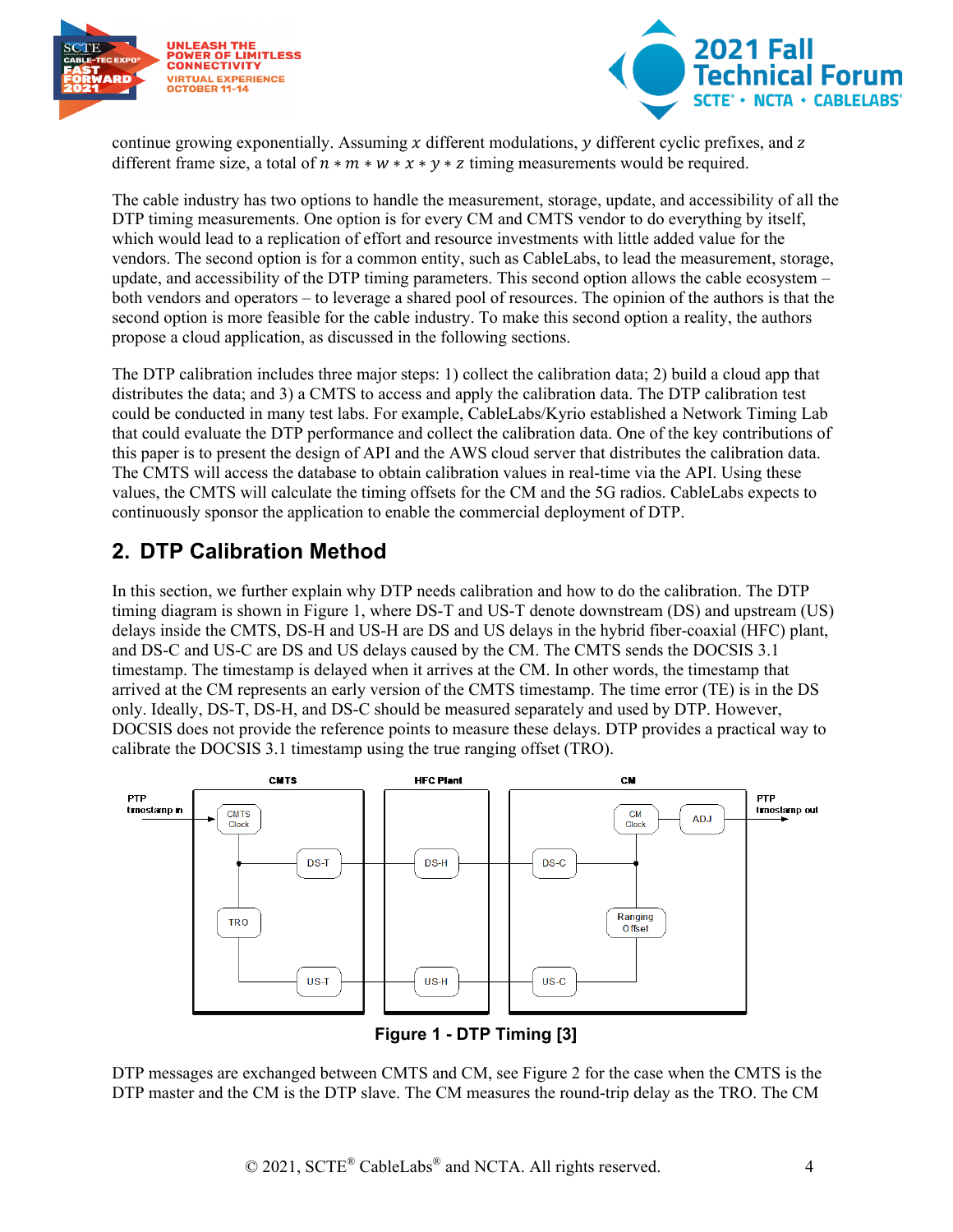



reports the TRO to the CMTS in the "DTP-Response" message. The CMTS sends the time adjustment *tadj*, or *t-cm-adj*, to the CM using the "DTP-Info" message. The *t-cm-adj* is approximately equal to half of the TRO. The CM timestamp over its CM to CPE interface (CMCI) ports is equal to the DOCSIS 3.1 timestamp plus *t-cm-adj*. The *t-cm-adj* corrects the time error in the network. Note that the propagation delay through coaxial cable and fiber is theoretically symmetrical.

| CMTS                                                              | см |
|-------------------------------------------------------------------|----|
| DTP-REQ (clock id, cmts parameters, hic parameters, cm overrides) |    |
| DTP-RSP (cm parameters, TRO)                                      |    |
| DTP-INFO (t-adj)                                                  |    |
| DTP-ACK ()                                                        |    |

**Figure 2 - DTP Message Flow [\[3\]](#page-10-3)**

<span id="page-4-0"></span>If *t-cm-adj* is set to be half of the TRO, *t-cm-adj* cannot correct asymmetrical delay (different in DS and US). The asymmetrical delay is introduced by devices like CMTS, CM, remote physical RF layer (R-PHY) and remote physical and MAC layers (R-MACPHY), and any HFC elements. This asymmetrical delay needs to be measured in lab for each pair of CMTS and CM combos. The measured asymmetrical delay could be computed at the CMTS. For example, the following method is supported by the Cisco integrated CMTS (I-CMTS) cBR-8:

$$
t\text{-}cm\text{-}adj = t\text{-}tro/2 + y,\tag{1}
$$

where  $\gamma$  is an additional time adjustment that applies in the CMTS to calibrate the DS delay in the DOCSIS 3.1 timestamp. This approach is described as method 2 in Section 5.4 in [\[6\].](#page-10-6) CM location, plant length, and other symmetrical TE are taken care of by the TRO. The asymmetrical TE is addressed by the additional time adjustment *y*. This additional time adjustment *y* can be mapped to formula (18) in the SYNC spec [\[3\],](#page-10-3) which we copy here:

$$
t\text{-}cm\text{-}adj = t\text{-}cm\text{-}adj\text{-}R + [t\text{-}tro + t\text{-}hf\text{-}ds\text{-}o - t\text{-}hf\text{-}us\text{-}o - t\text{-}tro\text{-}R]/2, \tag{2}
$$

where *t-cm-adj* is the live time adjustment that the CMTS sends to the CM, while *t-cm-adj-R* is the value of the DTP time adjustment used in the calibration test that brings the average PTP two-way time error to zero [\[3\].](#page-10-3) Similarly, *t-tro* is the live TRO that the CM measures and sends to the CMTS. *t-tro-R* is the TRO reported by the CM in the lab calibration test. *t-hfc-ds-o* and *t-hfc-ds-o* represent any fixed delay elements in the HFC plant that contribute to delay [\[2\],](#page-10-2) in DS and US, respectively. *t-hfc-ds-o* and *t-hfc-ds-o* are provided by the CMTS to the CM.

The above formula can be rearranged as:

$$
t-cm-adj = t-tro/2 + [t-cm-adj-R + t-hfc-ds-o/2 - t-hfc-us-o/2 - t-tro-R/2],
$$
\n(3)

Comparing Eq.  $(3)$  to Eq.  $(1)$ , we get that:

$$
y = t-cm-adj-R + t-hfc-ds-o/2 - t-hfc-us-o/2 - t-tro-R/2.
$$
\n(4)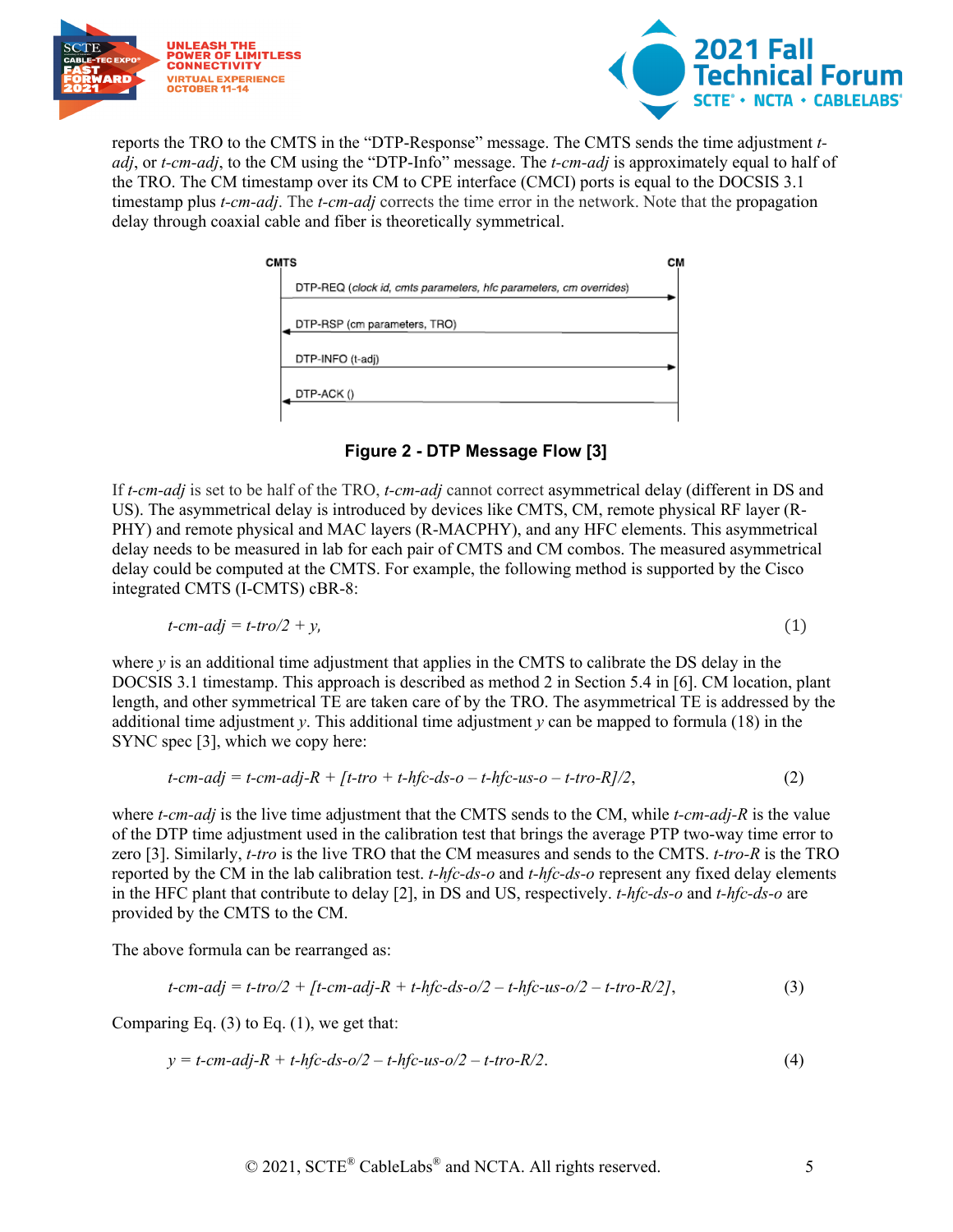



Note that if the HFC plant is assumed to introduce no asymmetry, i.e., *t-hfc-ds-o/2 = t-hfc-us-o/2*, then Eq. (4) is further simplified as:

$$
y = t-cm-adj-R - t-tro-R/2.
$$
\n<sup>(5)</sup>

Eq. (5) captures the asymmetry in the reference-length plant (see Section 6.4.1.1 in [\[3\]\)](#page-10-3) introduced jointly by the I-CMTS and CM (in an I-CMTS architecture), or jointly by the RPD and the CM (in an R-PHY architecture). In DTP calibration, the values for *t-cm-adj-R* and *t-tro-R* that make the average PTP twoway time error to zero will be measured in the lab and the additional time adjustment *y* will be distributed by the AWS database. *t-tro* and *t-cm-adj* in Eq. (1) will be calculated lively in the field.

In summary, as shown in [Figure 3,](#page-5-1) DOCSIS 3.1 timestamp is used in DOCSIS 3.1 networks that include a delay in DS. DTP uses TRO to correct the symmetrical part of the DS delay. DTP calibration further corrects the asymmetrical part of the DS delay. For example, DTP calibration reduced the time error from 3,223,800 ns to 13-31 ns as reported in Section 8.4 in [\[6\].](#page-10-6)



#### **Figure 3 - DOCSIS 3.1 Timestamp, DTP and DTP Calibration**

#### <span id="page-5-1"></span><span id="page-5-0"></span>**3. DTP Calibration Cloud Database Design**

On a high-level, the primary components of the DTP calibration cloud database are  $-$  a database, a webbased graphical user interface (GUI) to provide a human interface for the lab engineer to add, read, and delete the DTP calibration entries, and an API framework to provide a machine interface for the CMTS to fetch the DTP calibration entries. Since the components to be implemented were functionally fairly uncomplicated, the decision to select a cloud provider was also relatively uncomplicated. AWS was selected as the cloud provider for DTP calibration since it is the most mature and enterprise-ready provider [\[7\].](#page-10-7)

AWS provides multiple different methods to implement the abovementioned three components depending on the amount of modularity required in the system design. [Figure 4](#page-6-0) shows three possible system designs to implement a database, a web GUI, and an API in AWS with varying levels of modularity. [Figure 4\(](#page-6-0)a) illustrates implementing the three components within a single compute instance. While this approach provides vertical scaling capabilities, it offers limited flexibility and availability benefits. In [Figure 4\(](#page-6-0)b), the database is transitioned out to its own module while the web GUI and API reside on a single compute instance. Disaggregating the database offers added benefits of leveraging a database management system to abstract away the setup, operation, and scaling tasks. In [Figure 4\(](#page-6-0)c), all three components are implements in their own module. This approach provides the most modularity in terms of allowing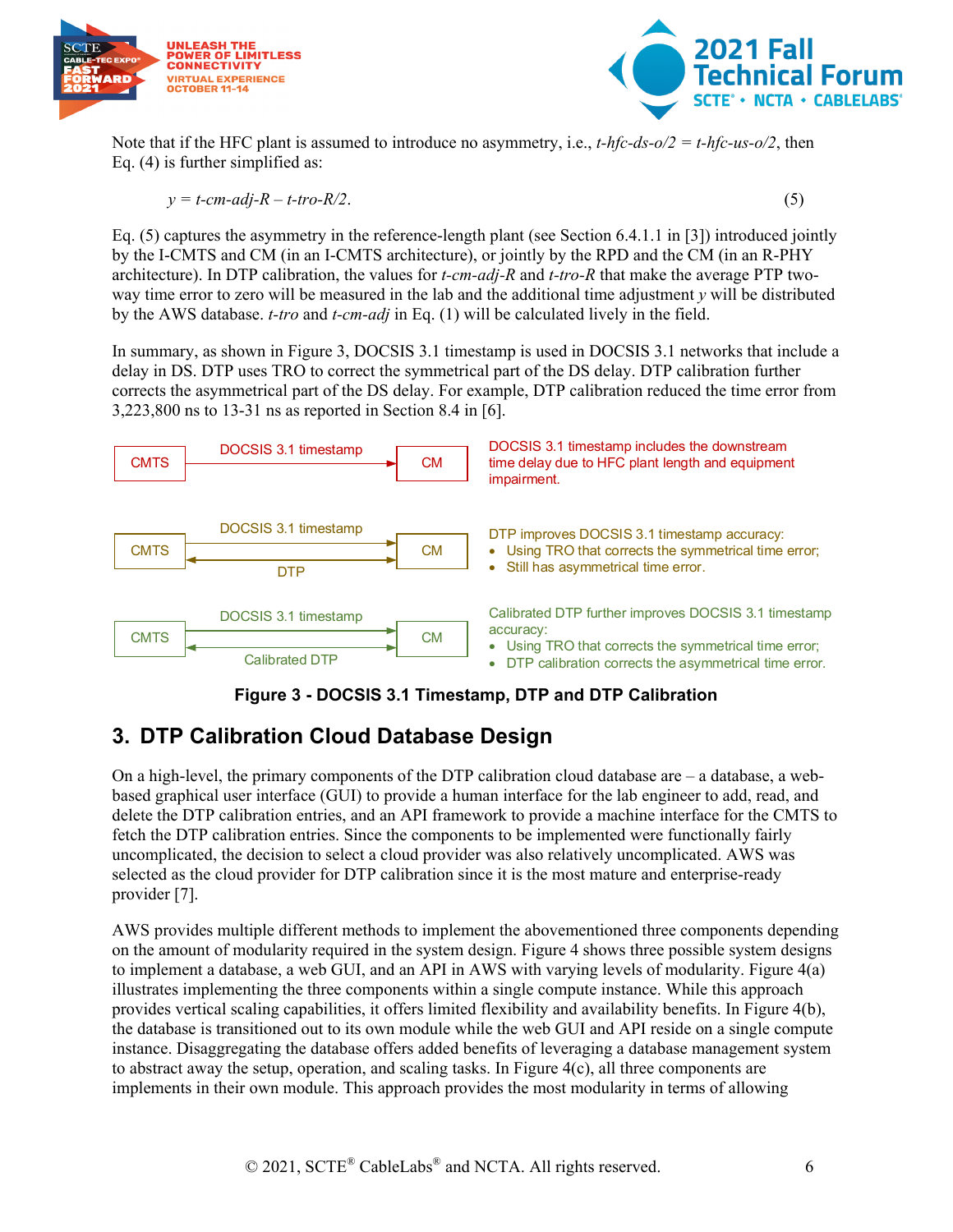



independent management and innovation of each component while hiding the complexity of each part behind an abstraction and interface.



**Figure 4 - Possible System Designs of the DTP Calibration Cloud Database**

<span id="page-6-0"></span>The complete framework of the DTP calibration cloud database is shown in [Figure 5.](#page-6-1) The database is hosted using Amazon Relational Database Service (RDS), the web GUI is running on an Elastic Compute Cloud (EC2) instance, while the API framework includes Amazon API Gateway as the frontend and AWS Lambda service as the backend. To validate the end-to-end functionality of the cloud application, a CMTS emulator was developed to test sending requests and receiving responses from the cloud application.



**Figure 5 - Functional Design Diagram of DTP Cloud Calibration Database**

<span id="page-6-1"></span>Since the structure of the data to be stored in the database is not expected to change frequently, a relational database was selected as the database type. Amongst the different relational database engines available, MySQL was chosen as it is open-source and provides sufficient flexibility to run on any operating system. A Python script was developed to instantiate and create the database schema allowing for any possible changes in the future. Database reliability could be enhanced by utilizing the RDS Multi-AZ (Availability Zone) functionality provided by AWS wherein a standby database instance is automatically created in another AZ and data is synchronously replicated between the two instances.

The web GUI is implemented in Python using Flask [\[8\].](#page-10-8) Flask was selected as the web framework as it allows for easy addition of libraries or plugins for an extension and comes with a built-in development server and fast debugger. Additional modules for handling forms and enabling login using username and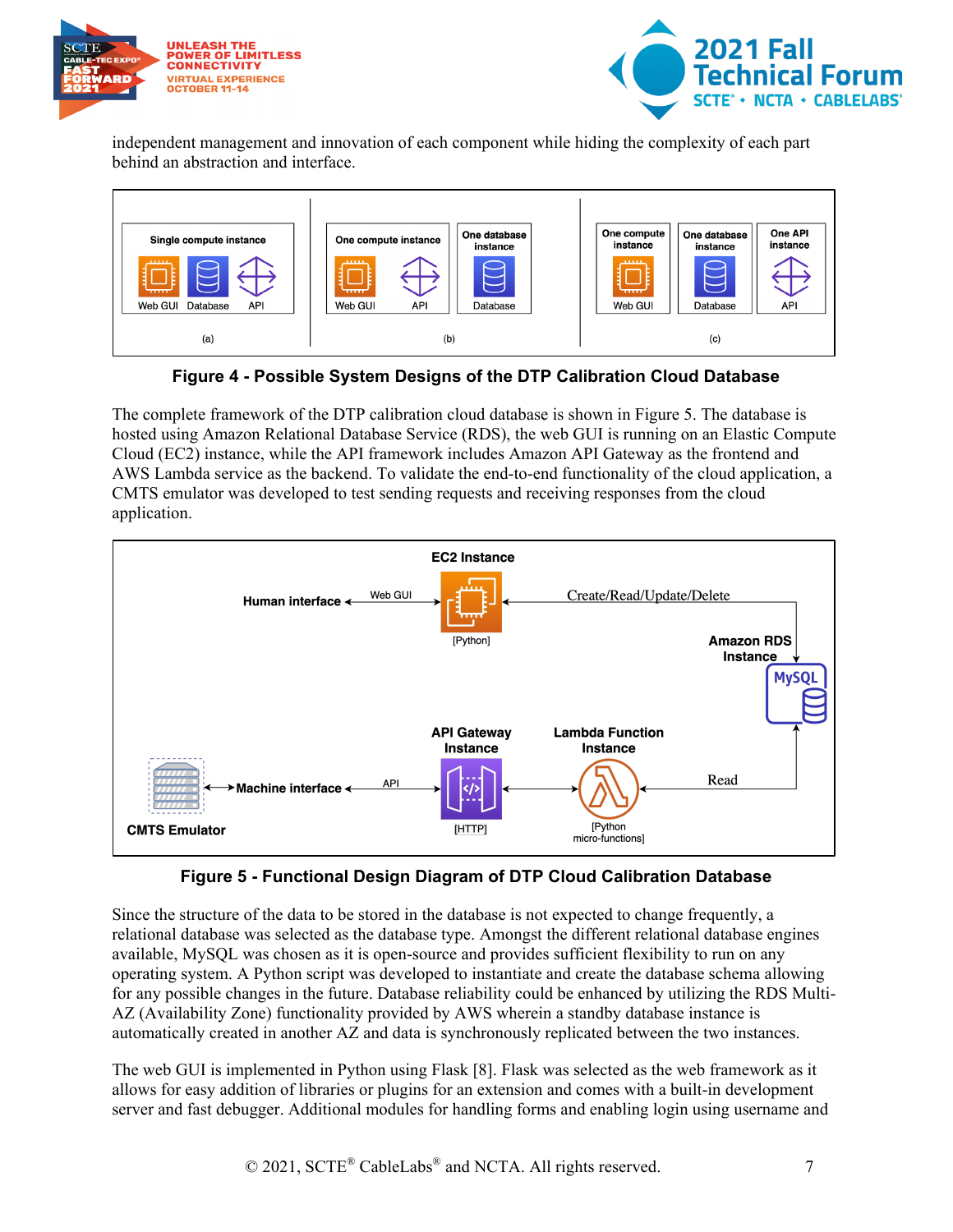



passwords were implemented using Flask extensions. The web GUI provides the user with the capability to add new calibration entries to the database, read existing entries from the database, update existing entries in the database, and delete any existing entry from the database.

AWS offers two types of API Gateways – HTTP-based and websocket-based. HTTP APIs were selected as the API Gateway type since the communication between the CMTS and the cloud application is expected to be stateless and not based on stateful real-time two-way communication applications such as chat apps or streaming dashboards which require websocket APIs. Amazon's HTTP API Gateway provides API proxy functionality and low-latency, cost-effective integrations with other AWS services. Both HTTP GET and POST methods are implemented to enable sending query parameters via the URL of the GET request and the request body of the POST message. Since the connection between the CMTS and the cloud application is not expected to be persistent and would be infrequent (only when there is a new configuration pairing of CMTS-CM), the API backend also does not require persistent compute. Therefore, serverless Lambda functions are used in the API backend to consume compute resources only when needed – in case of an incoming request from a CMTS. The API Gateway is configured to pass the query/payload received from the client to the Lambda function and return the function's response to the client. A Lambda function is developed to run a database read query based on the received query/payload parameters (CMTS-CM Hardware-Firmware versions) and return the result (timing parameters) along with a valid HTTP status code.

The CMTS emulator is essentially an API client developed to test the responses of the cloud application by sending HTTP requests to the API Gateway with different Hardware-Firmware combinations. The content-type is set to application/json for these requests and responses. JSON is used as the payload format as it is lightweight and is suitable for both human reading and machine parsing. The motivation behind developing this emulator is to demonstrate the work needed by CMTS vendors to enable the remote collection of timing parameters from the cloud application.

The current application design also supports adding calibration entries, in addition to reading them, using the API Gateway and Lambda function framework. This would allow automation in the calibration process wherein a large number of timing entries could be added in the database without requiring manual work. Application security is considered at two levels: (i) API level: Access to the API can be restricted by either using HTTP request parameters-based authorization (such as username/password) or by using token-based authorization (such as JSON Web Token, JWT), and (ii) Network level: Access to the virtual network where the API framework is hosted can be restricted to known CMTS IP addresses only.

#### <span id="page-7-0"></span>**4. DTP Calibration Cloud Database API Design**

#### <span id="page-7-1"></span>**4.1. Cloud App Message Flow**

The message flow between the AWS server and CMTS is HTTP-based, as shown in [Figure 6.](#page-8-1) HTTP uses TCP as transport layer to provide reliable network transmission using acknowledgments. Our DTP API uses "HTTP request" and "HTTP response" to exchange information between the CMTS and AWS server. The CMTS (client) sends Cal-data Request to the server that is contained in the HTTP Request. The Cal-data Request message includes network architecture and hardware/firmware combinations, see Section [4.2.](#page-8-0) The server sends Cal-data Response to the client that is contained in the HTTP Response. The data elements contained in the Cal-data Response message is described in Section [4.2.](#page-8-0)

The client sets a timer (i.e., 500 ms) using a status code when sending the Cal-data Request message. The client checks the status code and the received calibration data. If failure, the client resends the Cal-data Request message. The AWS server may provide multiple IP addresses for redundancy, and the client may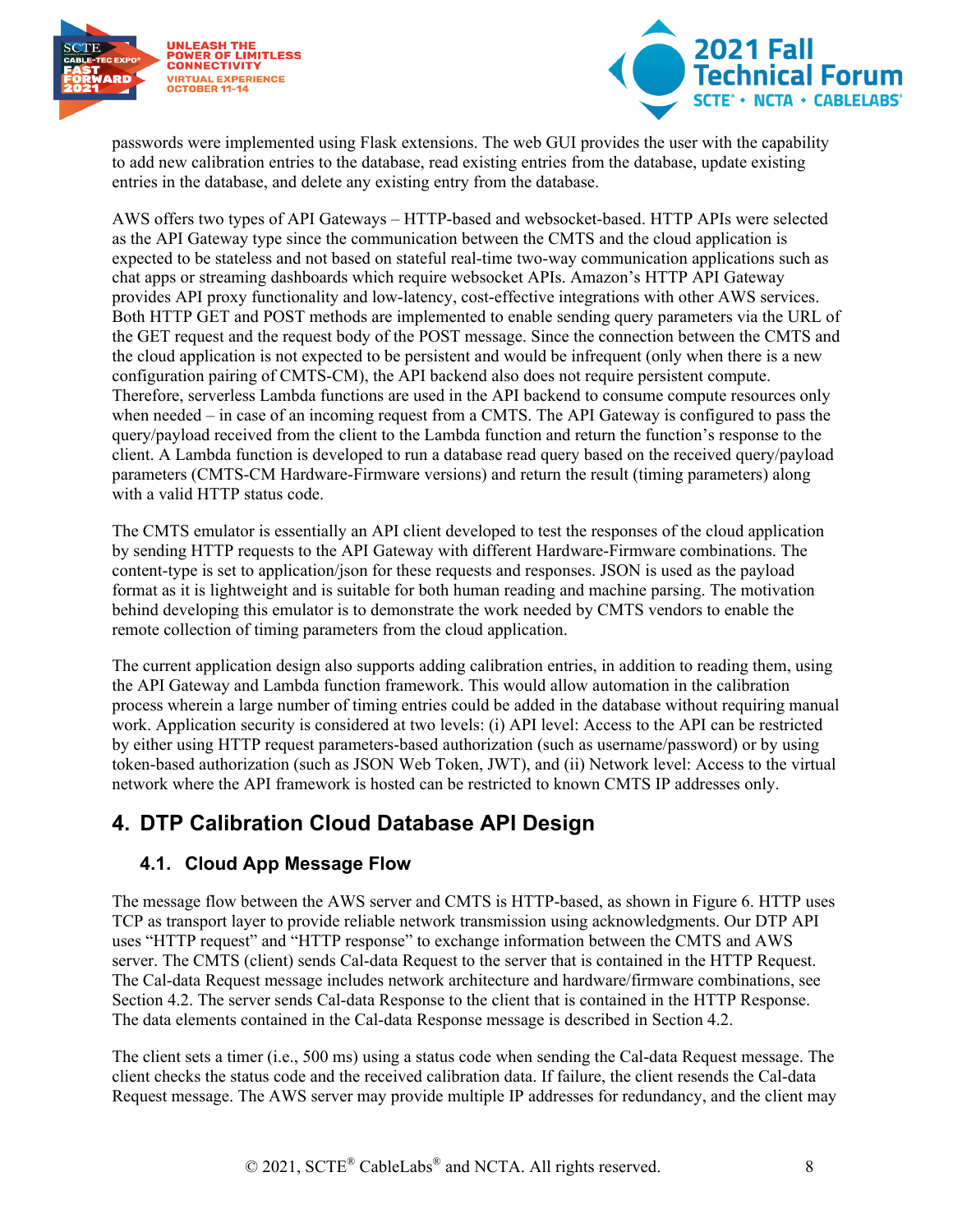



try another server IP address if failure over five times. There could be three failure reasons: 1) timer expired; 2) network architecture and Hardware/Firmware combinations do not match requested data; and 3) calibration data (test configurations or measured time error results) incomplete.

| Client | Server                                                  |                                 |  |
|--------|---------------------------------------------------------|---------------------------------|--|
|        | SYN<br>SYN, ACK<br><b>ACK</b><br>Handshake msgs         | (TCP connection<br>setup)       |  |
|        | HTTP request<br><b>HTTP</b> response<br>HTTP request    | (Multiple HTTP<br>interactions) |  |
|        | <b>HTTP</b> response<br>FIN<br>ACK<br><b>FIN</b><br>ACK | (TCP connection<br>teardown)    |  |

**Figure 6 - HTTP and DTP Calibration Message Flow**

#### <span id="page-8-1"></span><span id="page-8-0"></span>**4.2. Cloud App Data Structure**

The data structure is illustrated in [Table 1.](#page-8-2) Cal-data Request message only includes the first two data elements: network architecture and hardware/firmware combinations. Cal-data Response message includes all elements listed in [Table 1.](#page-8-2) DTP could be deployed on the traditional network with I-CMTS and distributed access architecture (DAA). DAA also includes remote-PHY and remote -MACPHY. Network architecture is represented by two bits. Hardware and firmware combinations includes make, hardware and firmware version of I-CMTS chassis, I-CMTS line card, RPD (for DAA only), and CM.

Test configurations considered in the initial version of the cloud app include DS modulation scheme, DS interleaver, DS cyclic prefix, US modulation scheme, US cyclic prefix, and US frame size. DTP PoC [\[5\]](#page-10-5) phase 2 testing is evaluating the impact of each parameter. Parameters that do not strongly impact DTP performance will be removed from Cal-data Response message. Other parameters that strongly influence DTP performance but are not listed above will be added to the Cal-data Response message.

<span id="page-8-2"></span>

| <b>Network</b><br>Architecture | Hardware &<br>firmware<br>combinations | Testing<br>lab | Testing<br>date | Test<br>configurations | Additional time<br>adjustment $y$<br>(ns) | Constant<br>Time Error<br>(ns) |
|--------------------------------|----------------------------------------|----------------|-----------------|------------------------|-------------------------------------------|--------------------------------|
|                                | Combo 1                                | CableLabs      | 11/1/2020       | Config 1               | 200,000,000                               | $-50$                          |
| <b>I-CMTS</b>                  |                                        |                | 11/1/2020       |                        | 300,000,000                               | $\cdots$                       |
|                                |                                        |                | 11/2/2020       | Config N               | 400,000,000                               | 100                            |
|                                | Combo 2                                |                | 12/1/2020       | Config 1               | 200,000,000                               | 50                             |
| DAA                            |                                        | CableLabs      | 12/1/2020       |                        | 300,000,000                               | $\cdots$                       |
|                                |                                        |                | 12/1/2020       | Config N               | 400,000,000                               | $-100$                         |

**Table 1 - Example Data Structure.**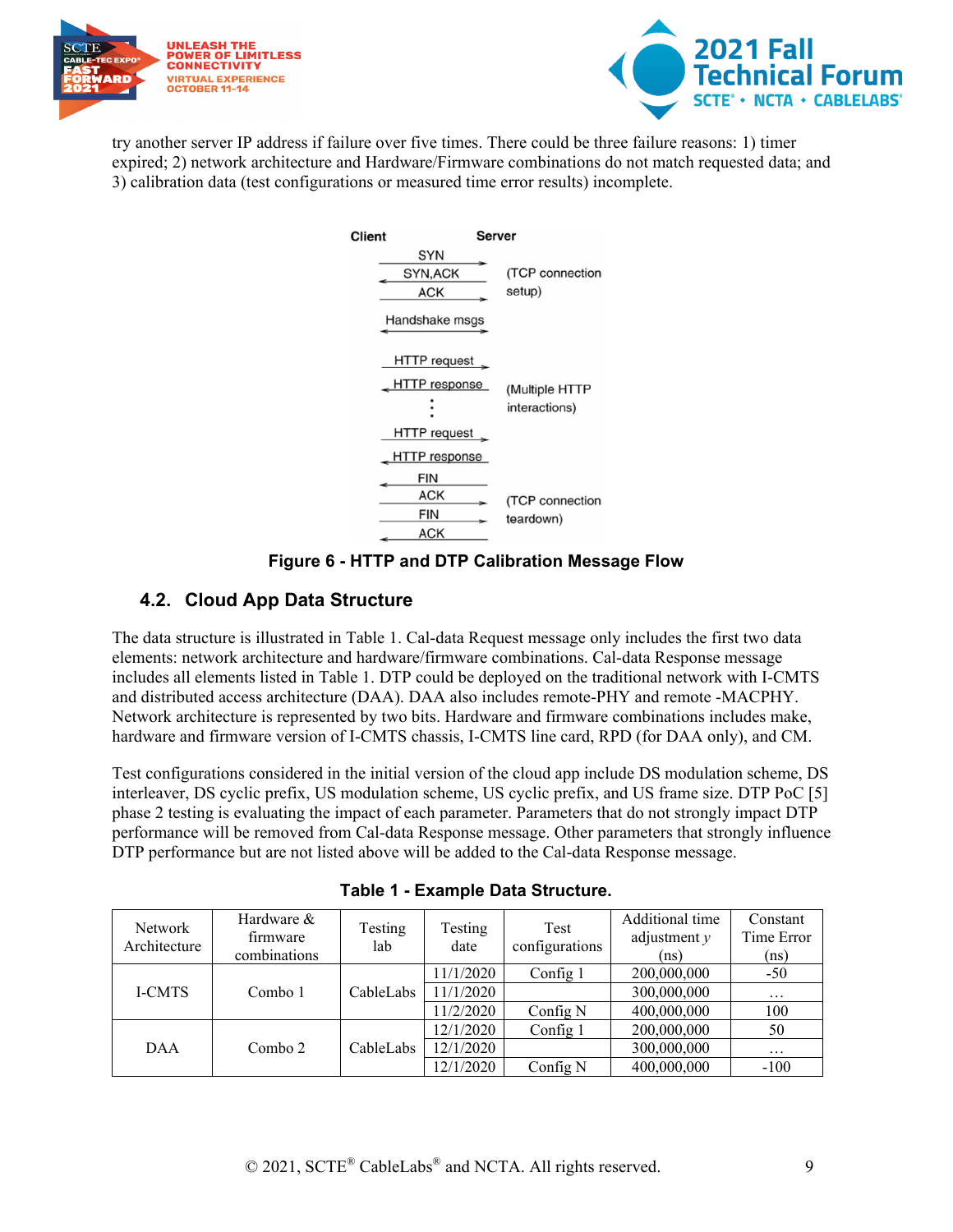



### <span id="page-9-0"></span>**5. Conclusion**

4G/5G mobile networks require a high-accuracy synchronization source in the backhaul where the GPS signals are unavailable. DTP provides such sync signals in the backhaul over HFC networks. DTP needs automated calibration in the field to guarantee time accuracy.

This paper presented the DTP calibration method and design of a cloud app that distributes the calibration data. The cloud app is prototyped on AWS. A modular application design is developed allowing to leverage various cloud benefits such as abstraction, automation, and high-availability. The web GUI is implemented in Python using Flask allowing an engineer to add, read, and delete the DTP calibration data entries. The API uses HTTP protocol with JSON as the data format, and calibration data message flow was designed. Security and reliability enhancement features are considered and will be added based on costumers' requirements. Future work of automated DTP calibration includes collecting calibration data in test labs and adding them into the AWS database via the Web GUI. CMTS will need to add the corresponding feature to inquiry and apply the calibration data automatically. Proof-of-concept test for the AWS cloud app and automated DTP calibration is planned in the near future [\[5\].](#page-10-5)

<span id="page-9-1"></span>

| API             | application programming interface               |
|-----------------|-------------------------------------------------|
| <b>AWS</b>      | Amazon Web Services                             |
| AZ              | availability zone                               |
| CM              | cable modem                                     |
| <b>CMTS</b>     | cable modem termination system                  |
| cTE             | constant time error                             |
| <b>DAA</b>      | distributed access architecture                 |
| <b>DOCSIS</b>   | Data-Over-Cable Service Interface Specification |
| <b>DS</b>       | downstream                                      |
| <b>DTP</b>      | <b>DOCSIS Time Protocol</b>                     |
| EC <sub>2</sub> | elastic compute cloud                           |
| GUI             | graphical user interface                        |
| <b>HFC</b>      | hybrid fiber-coaxial                            |
| I-CMTS          | integrated cable modem termination system       |
| PoC             | proof of concept                                |
| <b>RDS</b>      | Relational Database Service                     |
| <b>RPD</b>      | remote physical layer device                    |
| R-PHY           | remote physical RF layer                        |
| <b>SCTE</b>     | Society of Cable Telecommunications Engineers   |
| TaaS            | timing as a service                             |
| TE              | time error                                      |
| <b>TRO</b>      | true ranging offset                             |
| <b>US</b>       | upstream                                        |

# **Abbreviations**